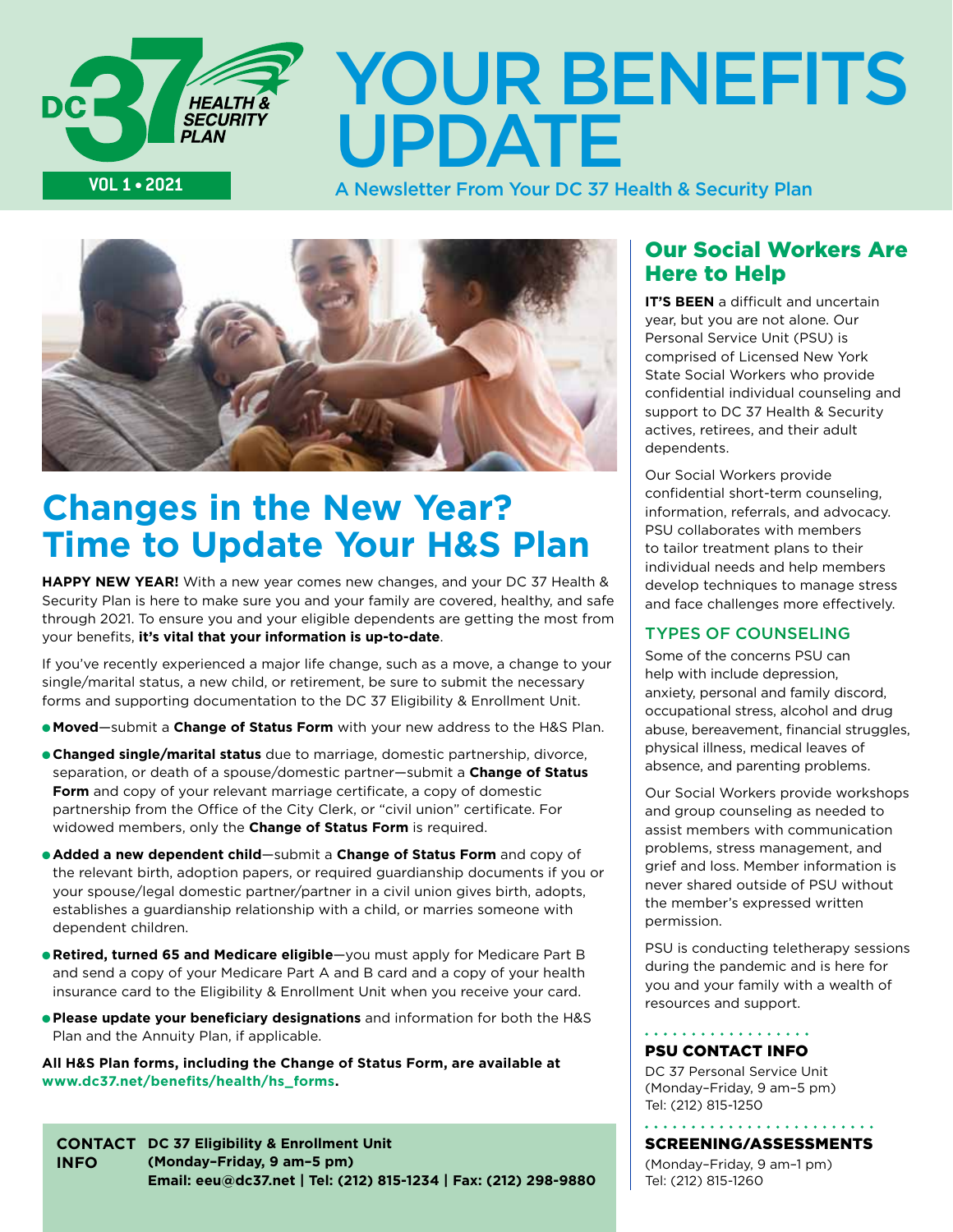

## **Out of Work Due to Disability? We've Got You Covered**

**If you** are unable to work due to illness or have become physically or mentally disabled, you are entitled to receive disability benefits. This supplemental income is for DC 37 H&S active participants who are in active pay status and meet the necessary requirements by working the required number of hours to become eligible.

The weekly disability income benefit for full-time, per annum employees is 66.67% of their weekly salary (but no more than \$200 per 7-day week), and is payable up to a maximum of 26 weeks, but not longer than the H&S active participant remains totally disabled.

The weekly disability benefit for parttime or hourly employees is 66.67% of their weekly salary (but no more than \$98 per 7-day week), and payable up to a maximum of 13 weeks, but not longer than the H&S active participant remains totally disabled.

### Download a **Disability Claim Form** at **[www.dc37.net/benefits/health/hs\\_](http://www.dc37.net/benefits/health/hs_forms)**

**[forms](http://www.dc37.net/benefits/health/hs_forms)**. Be sure to complete the form in its entirety, including all required signatures, dates of treatment, timekeeper's phone number, and email addresses.

### . . . . . . . . . . . . . . INFO & CLAIMS

DC 37 Disability Benefit Unit Tel: (212) 815-1234 Fax: (212) 298-9886 Email: [DisabilityUnit@dc37.net](mailto:DisabilityUnit%40dc37.net?subject=)

## Have You Heard About Our Audiology Benefit?

**Approximately** 48 million people in the United States have some degree of hearing loss. Your DC 37 H&S Plan Audiology Benefit is our response to the many members who experience hearing loss problems.

The audiology benefit is a DC 37 H&S Plan member-only (active and retiree) benefit that includes a comprehensive audiological evaluation, hearing aid evaluation, and the dispensing of a basic hearing aid/hearing aids (right and left ear) if deemed necessary every three years at no cost.

DC 37 audiology services are available to eligible members by appointment

only at our DC 37 Audiology Center in Manhattan. Appointments are taken on the third Monday of every month for appointments the following month. Please call to inquire.

**If you are experiencing hearing problems, please contact the DC 37 Audiology Center to make an appointment for a comprehensive audiological evaluation.**

### . . . . . . . . . . . . FOR APPOINTMENTS

DC 37 Audiology Center 55 Water Street, 22nd Floor New York, NY Tel: (212) 791-2126



## A Note on the DC 37 H&S Plan Death Benefit

**When** a DC 37 Health & Security Plan participant passes, a death benefit is paid to the person's designated beneficiary(ies) selected by the member on their enrollment card or **Change of Beneficiary Form** available at **[www.dc37.net/benefits/health/](http://www.dc37.net/benefits/health/hs_forms)**

**[hs\\_forms](http://www.dc37.net/benefits/health/hs_forms)**. While such a topic may be difficult, it is important to update your written designated beneficiary(ies) and inform them about this benefit.

The current death benefit amounts are \$10,000 for full-time employees, \$6,000 for part-time employees, and \$2,000

for retirees (except Cultural Institution retirees whom receive \$1,000).

A death certificate is required to start the process of payment. For further information, please contact the Death Benefit Unit or visit our website at **[www.dc37.net](http://www.DC37.net)**.

### . . . . . . . . . . . . . . . . . . CONTACT & CLAIMS

DC 37 Death Benefit Unit Tel: (212) 815-1234 Fax: (212) 298-9885 Email: [Deathbenefits@dc37.net](mailto:Deathbenefits%40dc37.net?subject=)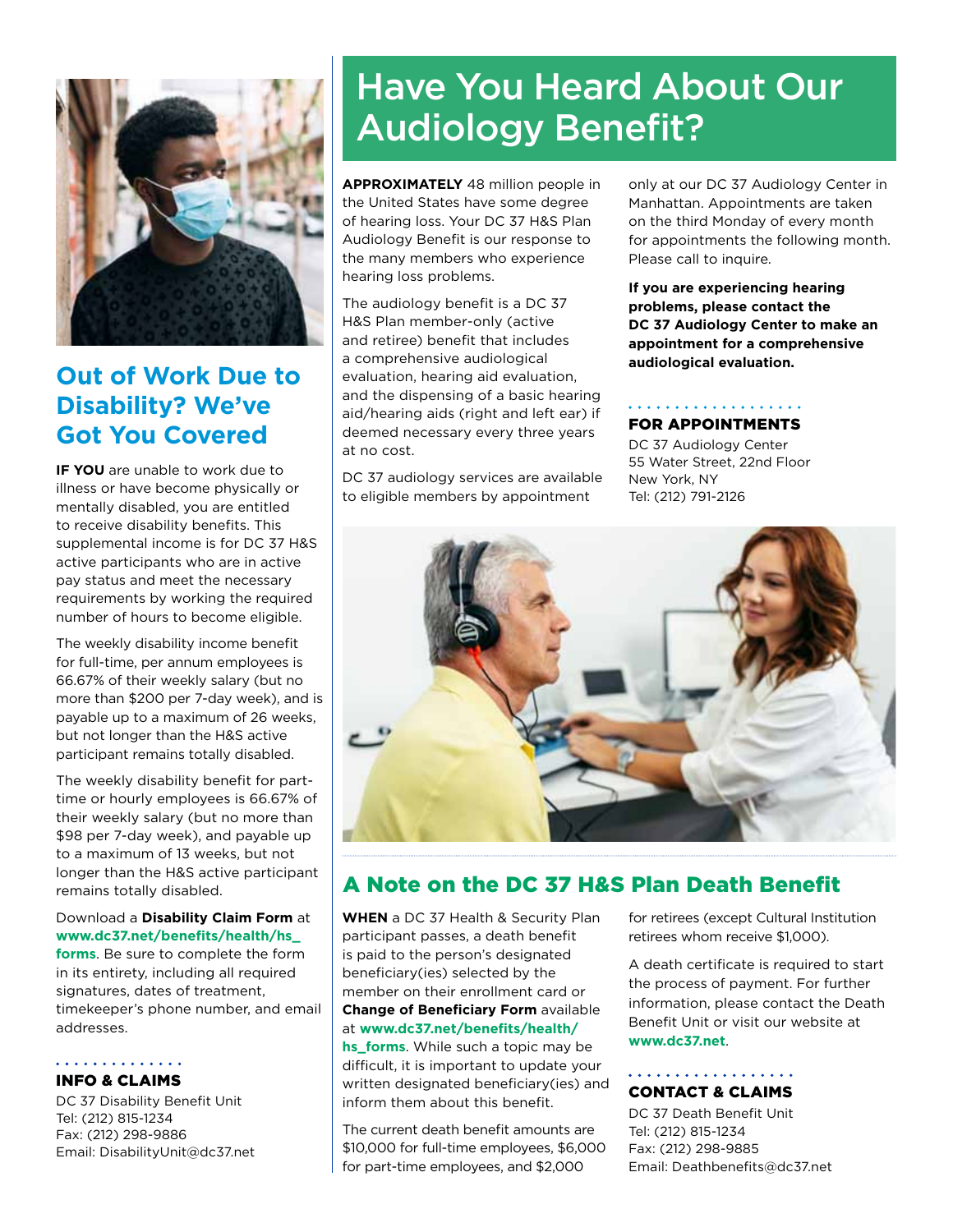## **Your New DC 37 H&S Delta Dental Plan**

**As of** September 1, 2020, Delta Dental is the new administrator of the DC 37 Health & Security Dental Plan Benefit. The new dental benefit gives eligible DC 37 H&S participants access to a significantly expanded network of dentists with \$0 copays, a dedicated DC 37 Delta Dental Customer Service Center, and a website at **[www.deltadentalins.com/dc37](http://www.deltadentalins.com/dc37)** to help members find providers, answer questions about coverage and benefits, and even signup for an online account where they can check benefits, print extra ID cards, and view online dental benefit statements.

In order to ensure you receive dental services with \$0 copays, **it is important that you choose a dental provider from within your designated and preferred Delta Dental Network**.

l New York State residents: Your preferred Delta Dental Plan is the New York Select Network.



**.** Out of New York State residents: Your preferred Delta Dental Plan is the PPO Network (also available to eligible New York "watershed" members).

For more information about the new DC 37 H&S Delta Dental Plan, visit **[www.dc37.net/dental](http://www.dc37.net/dental)** to access additional materials and resources regarding the new DC 37 H&S Dental Benefit. There, you will find:

- lWho is eligible for coverage
- **How to find a participating provider**
- **Complete lists of covered and** excluded dental services
- **Answers to the most frequently** asked questions

### . . . . . . . . . . . . . . . FOR MORE INFO

DC 37 Delta Dental Customer Service Center (Monday–Friday, 8 am–8 pm) Tel: (888) 523-DC37 (3237) [www.deltadentalins.com/dc37](http://www.deltadentalins.com/dc37)

*In order to ensure you receive dental services with \$0 copays, it is important that you choose a dental provider from your designated and preferred Delta Dental provider network.*

## **DC 37 and NYC Health + Hospitals Treating Hepatitis C**

**Since** September 2019, DC 37 Health & Security Plan has been working with NYC Health + Hospitals (NYC H+H) to provide a Hepatitis C Treatment Program for DC 37 H&S participants suffering from the viral liver disease that affects an estimated 3.5 million Americans.

The typically 8- to 24-week program is available to DC 37 H&S participants and their dependents under the age of 65 who are currently covered by the OptumRx prescription drug benefit.

NYC H+H patient navigators assist DC 37 H&S participants throughout the duration of the treatment program.

Thus far, this pilot program has been a huge success and well received by those who have already participated. The DC 37 NYC H+H Hepatitis C Treatment Program is an invaluable benefit that offers participants exceptional care at first-rate facilities.

#### INFO & AUTHORIZATION

DC 37 Hepatitis C Treatment Program Email: [HepCDC37Program@nychhc.org](mailto:HepCDC37Program%40nychhc.org?subject=) Tel: (917) 828-7427

Prescription Drug Unit Tel: (212) 815-1608 Fax: (212) 815-1218



## An update on DC 37 Dental Centers

**The DC 37** Brooklyn Dental Center is open and accepting new dental appointments for established Dental Center patients. Since October 15, 2020, all Manhattan and Brooklyn Dental Center providers and staff are operating out of the DC 37 Brooklyn Dental Center location while our Manhattan Center is undergoing a complete renovation.

At this time, active patients in the middle of treatment or those whose existing appointments were previously canceled or postponed due to the pandemic will be given priority when scheduling

a visit—but appointments are open to all established Dental Center patients. H&S participants are also encouraged to select a dental provider within their preferred Delta Dental network for quicker appointments and easier access.

Stay tuned for the grand reopening of the DC 37 Manhattan Dental Center May 1, 2021.

### . . . . . . . . . . . . . . . . . . . FOR APPOINTMENTS

DC 37 Brooklyn Dental Center 186 Joralemon Street Tel: (718) 852-1400